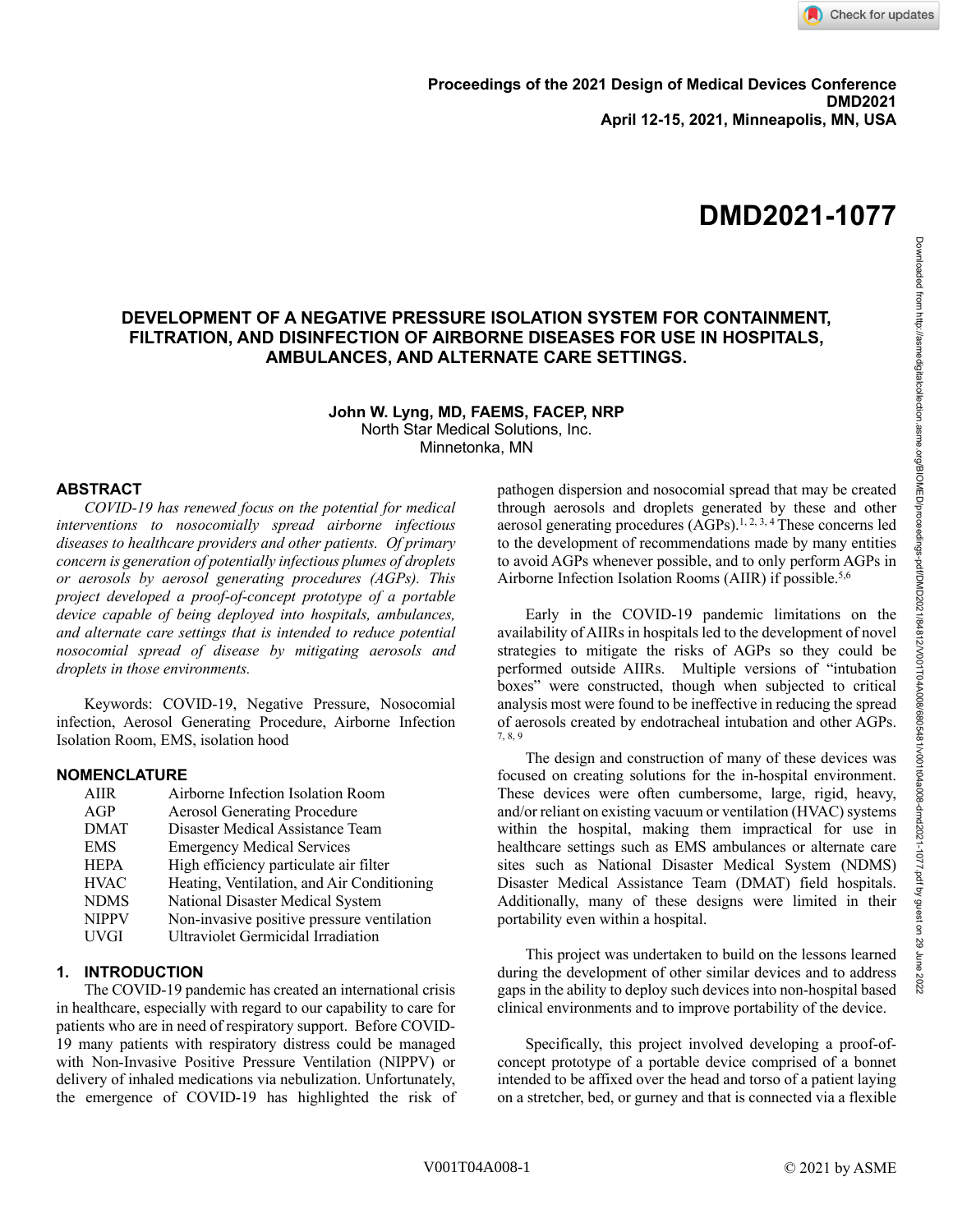duct to a box in which a blower fan unit is interposed. The fan unit is intended to create laminar flow through the system originating from the cranial end of the patient's bed and exiting through the terminal end of the fan box. Biological aerosols originating from the patient, such as viral particles, are intended to be contained from the air flowing through the system by passing through a HEPA filter at the intake port within the bonnet. Any remaining biologic contaminants in the airstream then also pass a UVGI lamp as an additional level of disinfection. The entire system is designed to be collapsible and stored within the fan-box unit allowing for storage and easy transport of the device. Several failsafe features are integrated into the prototype to prevent the system from circulating unfiltered aerosols and to protect the patient and other end users from UV radiation.

# **2. MATERIALS AND METHODS**

In addition to addressing the primary technical requirements of being capable of collecting, isolating, filtering, and mitigating infectious aerosols and droplets in a clinical care setting, several other critical prototype features were prioritized.

# **2.1 Primary Design Features**

These include:

- being useable in a variety of clinical environments such as ground-based ambulances, skilled nursing facilities, and NDMS/DMAT field hospitals, as well as traditional in-hospital settings including emergency departments, medical wards, operating suites, and ICU settings;
- having minimal or no impact on the delivery of routine, urgent, or emergent clinical interventions to a patient and allowing use of existing therapeutic technology within the applicable clinical setting; and
- being rapidly and easily removed from the patient to facilitate emergency access should the need arise.

# **2.2 Secondary Design Features**

Other important design features were also identified and include:

- portability with regard to the ability to transport the device with a patient when moving a patient across different care settings;
- ease of assembly at the bedside to allow rapid deployment by end-users with minimal training and without tools;
- safety features such as fail-safes to prevent inadvertent distribution of un-mitigated aerosols into the care environment and to prevent end-user exposure from Ultraviolet-C (UVC) light;
- durability for deployment in ground ambulances and temporary or improvised healthcare settings such as DMAT shelters, or other ad hoc clinical environments;
- simple design to allow for rapid manufacturing;
- low-cost of production; and
- low-cost of end-user adoption.

#### **2.3 Technical Requirements**

Though there are no technical standards specific to this type of device, several standards exist for devices or rooms that are designed to perform a similar purpose to contain and mitigate infectious aerosols. These include CDC guidelines for AIIRs requiring  $\geq$ 12 Air Changes per Hour (ACH), and biosafety cabinet standards set forth by the European Standard and NSF/ANSI requiring inward airflow to be maintained at a minimum velocity of 75 cfm (2.1 cmm) (Type A1) or 100ft/min  $(2.8 \text{ cm})$  (Type A2).<sup>10, 11, 12</sup> Additionally, the CDC has also set forth standards with regard to Ultraviolet Germicidal Irradiation. 13

### **2.4 Prototype Construction**

The proof-of-concept prototype device was constructed from various off-the-shelf materials and supplies, either used as-<br>is or following modification. Three distinct prototype is or following modification. components were constructed from various materials: a bonnet, a docking interface, and a fan box. Other off-the shelf components that were used without modification are also described where applicable. Figure 1 is a schematic depiction of the prototype. Figure 2 illustrates various features of the prototype. Figure 3 depicts deployment of the prototype on a typical emergency department bed.

### *Bonnet*

The bonnet was constructed of several articulating ribs connected by a pivot point over which clear PEVA film was affixed, creating a chamber that could be placed over a patient's head and torso upon a hospital bed, ambulance gurney, or military-style disaster stretcher. The opening of the bonnet was constructed to allow variable sizing of the aperture by adjusting a section of PEVA film that draped over the bonnet opening.

The ribs of the bonnet were comprised of HDPE tubular plastic chain-link fence privacy slats (Slat Depot, Lindon, UT). These slats had an original dimension of 28mm x 1.8m and were modified by being cut to length and then heat molded using a heat gun and custom-made jig to bend the slats into an appropriate corner radius.

The film used to create the chamber of the bonnet was custom cut from a sheet of 8GSM PEVA film (Liba USA, Irvine, CA). After being cut to custom size and geometry the film was affixed to the rib frame using aluminum rivets.

In this prototype the film was affixed permanently to the bonnet support struts, though in future iterations the design will be modified to allow for temporary attachment of the film to the support structure, allowing for the film to be disposed of and replaced between patient use. Eye bolts were affixed at the corners of the lower support strut in order to receive elastic cordage (Ball-bungee cord tarp strap, Horusdy, Hangzhou, China) intended to allow the bonnet to be secured to the patient's bed or stretcher.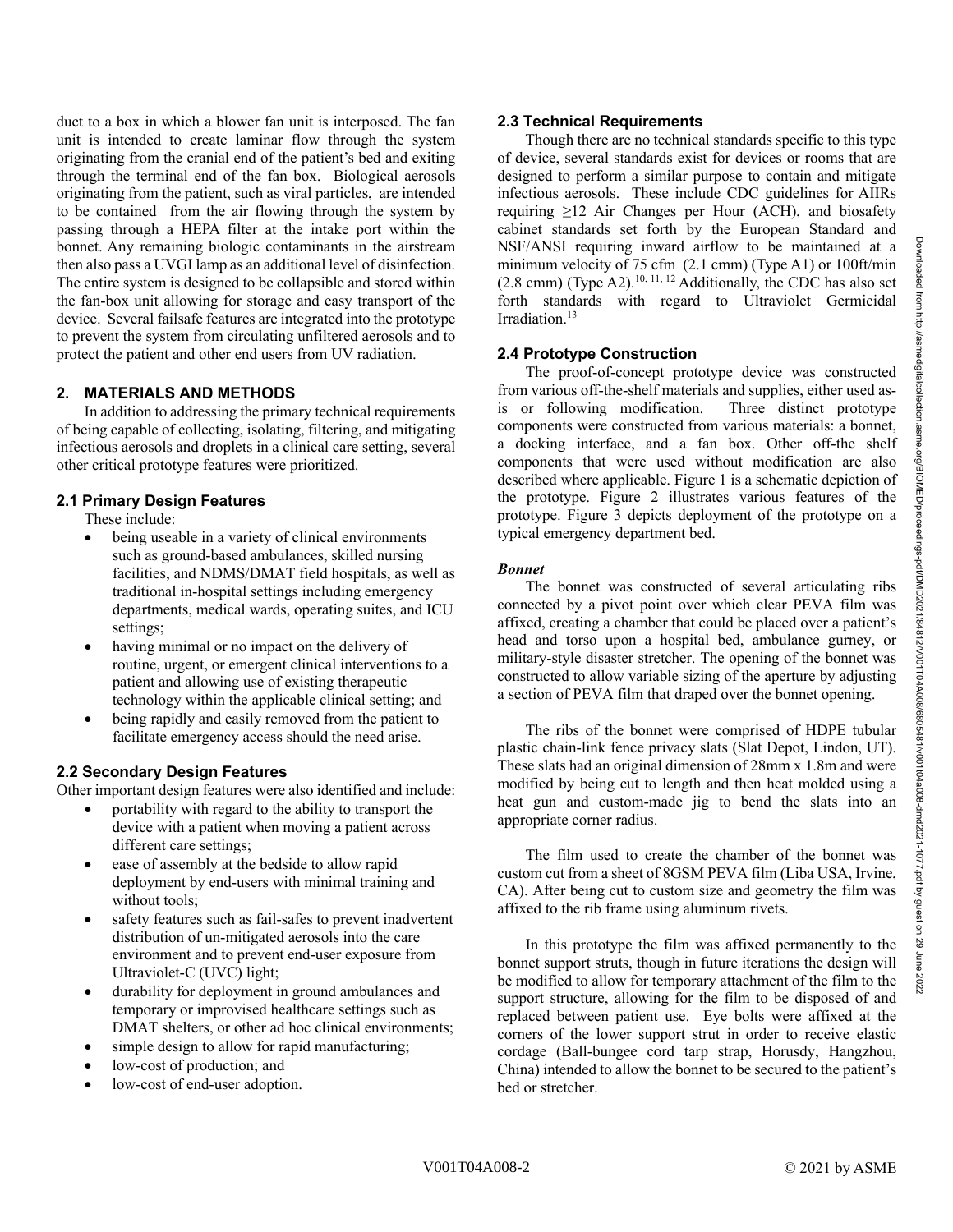The construction of the bonnet allows for it to be folded to a nearly flat configuration that can be placed within the fan box for storage and transportation of the device when it is not in clinical use. The final dimensions of the bonnet in folded position is 25cm L x 53cm W x 7.5cm H and in deployed position was 61cm L x 53cm W x 51cm H. The width of the bonnet was determined by the standard width of an ambulance gurney or military litter/stretcher.

### *Docking Interface*

A docking interface was constructed in order to connect the bonnet to the fan box via a flexible duct, allowing the device to generate negative pressure and laminar flow of air originating from the aperture of the bonnet and passing through the filter and past the UVGI lamp into the fan box. The docking interface was built from the following components: a 152mm stainless steel flange kit (Hydrofarm Store, Petaluma, CA), a PP plastic 200mm to 150mm round ducting reduction adaptor (DuctREDUCER-200, Hon&Guan, Shenzhen, China), and a PVC electrical junction box (1 in. Schedule 40 and 80 PVC Type-LR Conduit Body, Carlon, Cleveland, OH).

The docking interface is integrated into the cranial end of the bonnet and to receive a 15cm circular HEPA filter cartridge (ROTALO LV-H132 Replacement Filter, Anaheim, CA). The filter receiver includes an integrated 2.5A 125V AC dual NC/NO momentary switch, (Refrigerator Light Switch, Module Type: HC-050K.4, Rated Voltage: 125/250V AC, Rated Current: 2.5A 250V/5.0A 125V - 1 NC, 1NO, Connect Pin Size: 4.8x0.5mm/0.19x0.02in, Shenzhen, China) interposed into the electrical supply for the UVGI lamp and the fan unit. This switch is intended to interrupt power supply to the fan and UVGI light in the case that the filter cartridge is not properly seated in the filter receiver.

Audible and visual system status indicators [trouble indicator: panel mount LED/buzzer alarm signal indicator, red lamp 220V AC (Panel Mount LED Buzzer Alarm Signal Indicator Light Lamp AC 220V Red, Shenzhen, China); normal function indicator: panel mount LED signal indicator, green lamp 120V AC NPL-22 22mm 120V AC/DC LED Pilot Indicator Light, Alpinetech, Chino, CA)] are also integrated into the docking interface to provide the end-user both auditory and visual indicators of system operation or trouble status.

#### *Connecting duct*

The ducting used to connect the bonnet to the fan box was used without modification and consisted of a 15cm diameter four-layer HVAC ventilation hose (TerraBloom, Walnut, CA). The hose was constructed of an outer layer of PVC, two layers of aluminum, and an inner layer of PET and given support by a steel wire helix. The construction of this hose was chosen due to its flexibility, the reflective inner surface to allow increased distribution of UVC light emitted by the UVGI lamp and because the hose could be collapsed into a small footprint allowing it to be stored with other components within the fan box when the device is not in use. The duct was secured to the docking interface and fan box flanges using stainless steel 6in thumbscrew hose clamps (6-Inch Hose Clamps Stainless Steel Easy Turn Thumb Screw, Glidestore, USA)

#### *Fan box*

The prototype fan box is constructed using modified off-theshelf components, though a final production model would likely be constructed as a custom-molded unit. To construct the fan box a plastic storage tote measuring 76cm L x 41cm W x 39cm H (Remington Weathertight 82q Store-it-all storage box, Iris, USA) was modified by cutting a 15cm diameter hole on one end to attach a duct flange to serve as an attachment point for the connecting duct. On the opposite end of the tote a 30cm x 30cm square was removed to receive the fan unit. The fan unit used for this prototype is a 25cm axial exhaust fan that generates 403cfm (11.4cmm) of air movement (9800512 10" Metal Shutter Exhaust Fan, Home Depot, Atlanta, GA). The interior surface of the fan box and lid were lined with a reflective two-layer polyethylene and metalized aluminum polyester film (reflective foil insulation Class 1/Class A fire rating, US Energy Products, Doral, FL) in order to increase the distribution of UVGI light within the airstream.

A keyless e-26 lamp socket intended to receive a UVGI LED lamp was secured within the duct flange so as to emit UVC light inside the connecting duct and the fan box. A 15A 125V AC SPST push button momentary switch (Heavy Duty Utility AC Push Button Momentary Switch - SPST : 30-1426, Philmore LKG, Rockford, IL) was interposed within the electrical circuit controlling the UVGI lamp and installed near the top edge of the tote such that when the lid is properly applied to the fan box the switch would be depressed allowing current to flow to the lamp. This fail-safe was utilized to prevent exposure of the end-user to the UVGI light if the fan box lid was not properly secured.

#### *Power distribution unit*

The power distribution unit (PDU) for this prototype was integrated into the fan box. The PDU receives 120V AC power from a standard external supply cord via a sealed 15A 125V AC power plug inlet (15A GCP AC Port Plug, NOCO Inc, Cleveland, OH). Electrical power is routed from the PDU through the docking interface and to the lamp socket and fan unit via a 16/3 3-wire insulated cable that was modified by removing the standard male and female connectors and replacing them with waterproof 3-wire 12AWG connectors (3-wire Weather Pack Connector Kit, Online LED Store, Ontario, CA). Single pole switches (110V-220V 3A Latching Push Button Switch Brass Nickel Plating with Wire Connector Socket Plug for 16mm /0.63" Mounting Hole, Sydien, USA) are integrated into the PDU to allow end-user control of the device. Various failsafe switches described elsewhere are also interposed into the electrical circuit. As an alternative to 120V AC power, Lithium-ion batteries can be integrated into the fan box to provide an independent DC power source. This would allow the device to function without an external power supply for short periods of time such as when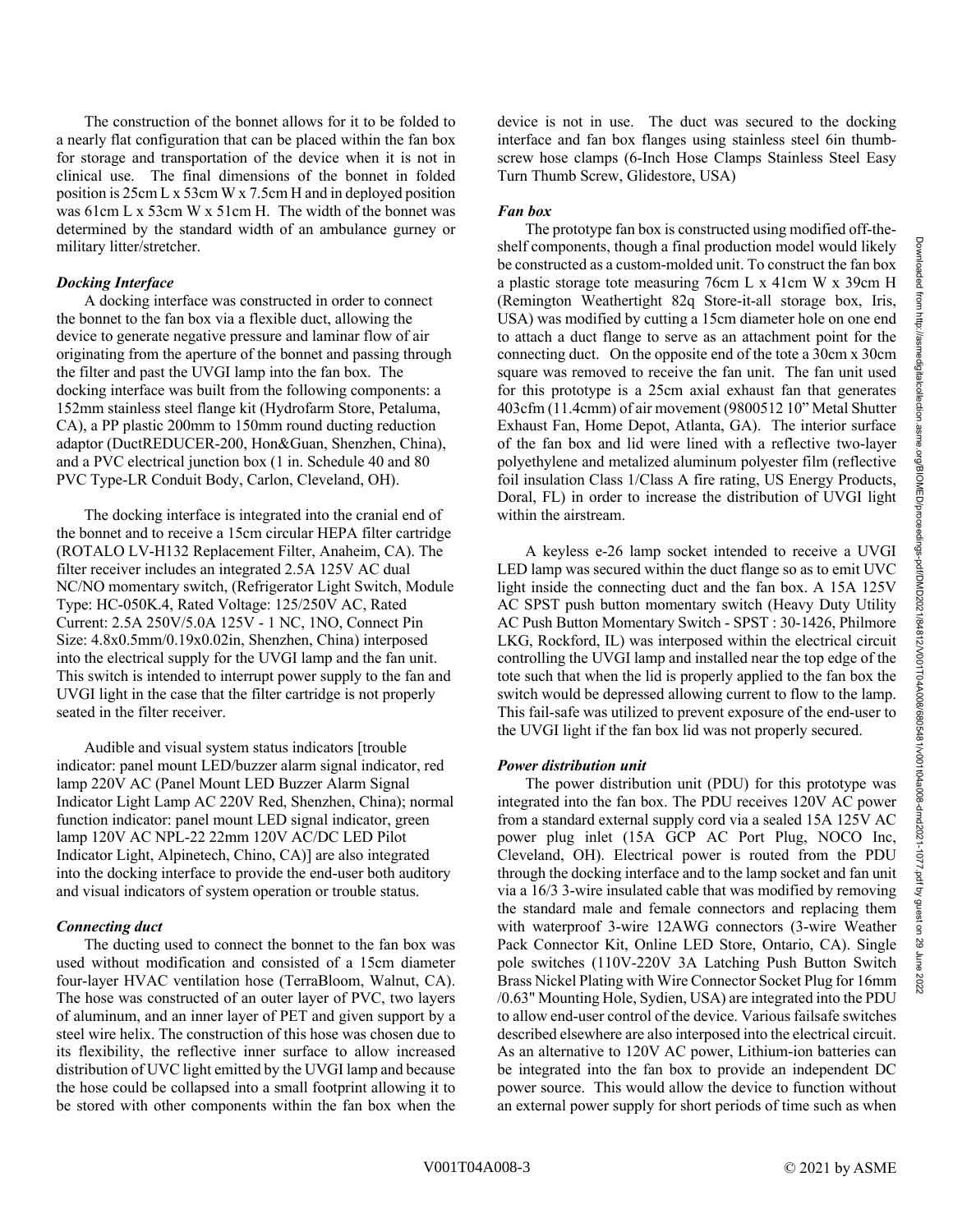moving a patient from an ambulance into an emergency department or when moving a patient between wards of a hospital.

### **2.5 Prototype Testing**

At present this device prototype has been constructed as a proof-of-concept and has undergone only one of three standard tests used to certify Class A biosafety cabinets. An anemometer (Pyle CFM/CMM Thermo-anemometer model PMA90, Pyle USA, Brooklyn, NY) was used to measure the air velocity at the face of the bonnet using variable aperture sizes. Several other methods of evaluation have been previously described for similar devices and are directly applicable to the evaluation of the functionality of this particular prototype but have not yet been available to our prototype development team.<sup>7,14</sup>

### **3. RESULTS AND DISCUSSION**

The face velocity tests conducted on the prototype revealed expected variable readings that were dependent on the aperture size of the bonnet face. When the bonnet's front drape was fully deployed resulting in the smallest aperture opening face velocity measurements exceeded 100cfm (2.8cmm). When the bonnet drape was fully retracted face velocity measurements exceeded 75cfm (2.1cmm). Face velocity measurements in both conditions met minimum standards for a Class A1 biosafety cabinet, and the prototype achieved measurements that met minimum standards for a Class A2 biosafety cabinet when the drape was fully deployed. Additional testing including visual smoke pattern analysis using neutrally buoyant smoke, and aerosol leak testing using a test aerosol that mimics the size of virus-containing particulates are required to determine if the prototype meets additional Class A biosafety cabinet standards. As the prototype is engineered beyond the proof-of-concept phase the evaluation methods described in Turner et al and Phu et al must be performed. 7, 14 Further assessment should include determination of airflow velocity and volumetric flow rates using the log-Tchebycheff method; spectrophotometric measurements of the UVGI spectral intensity; and fluence calculations determine whether adequate airborne virus log-reduction is achieved via by UVGI.

Early in the pandemic concerns were raised about the worldwide healthcare system's capacity to care for surges in patients requiring mechanical ventilation and other ICU-level care. This situation spurred increased production of mechanical ventilators as well as development of simplified versions of mechanical ventilators for use in low-resource environments. 15 Unfortunately, capacity concerns grew when strategies recommending early use of endotracheal intubation and mechanical ventilation instead of use of NIPPV were made. As an alternative to strategies aimed at early use of mechanical ventilation some hospitals investigated novel methods for delivering NIPPV, such as helmet-NIPPV. Unfortunately, each of these solutions required healthcare institutions to either use scarce resources or to replace existing technology and supplies resulting in increased costs of delivering care.

An alternative to avoiding AGPs includes a strategy to aimed at mitigating the aerosolization risk associated with AGPs by collecting and filtering the air in the patient care environment. Traditionally this has been accomplished by placing the patient in AIIRs. However, most hospitals have a limited number of existing AIIRs, and the surge in patient volumes that has occurred during the COVID-19 pandemic quickly outpaced the supply of such rooms. Some facilities took steps to expand their AIIR capacity by improvising or modifying existing hospital infrastructure, at times at significant expense. Such an improvised modification is illustrated in Figure 4. Unfortunately, such solutions are not currently available in a practical sense in other healthcare settings such as in ambulances or in alternate care sites such as improvised field hospitals.

The prototype described in this paper offers an approach to mitigating potential nosocomial spread of airborne diseases that is compact in size, usable for individual patients, deployable across several different care environments, and that does not require modification of any existing healthcare infrastructure.

This prototype offers several potential benefits. First, it will allow for broader use of AGPs like NIPPV in multiple care environments and may help reduce the need for endotracheal intubation and mechanical ventilation in these settings. In addition, this device will also facilitate safer use of nebulizerbased administration of medication, in turn reducing the need to use scarce and expensive metered-dose inhalers to deliver these inhaled medications. Furthermore, this device enables utilization of technology and supplies that currently exist in most clinical settings, thus helping avoid the unnecessary increased costs associated with adopting alternative technologies or therapies.

We believe that the overall savings this device could achieve for the healthcare system is significant and includes enabling use of existing therapeutic technologies, reducing the need for construction of permanent AIIRs, reducing the use of expensive alternative invasive therapeutic interventions, potentially reducing patient morbidity and mortality, and reducing absenteeism by mitigating the risk of nosocomial spread of airborne diseases among healthcare workers.



**FIGURE 1:** SCHEMATIC DRAWING OF DEVICE CONCEPT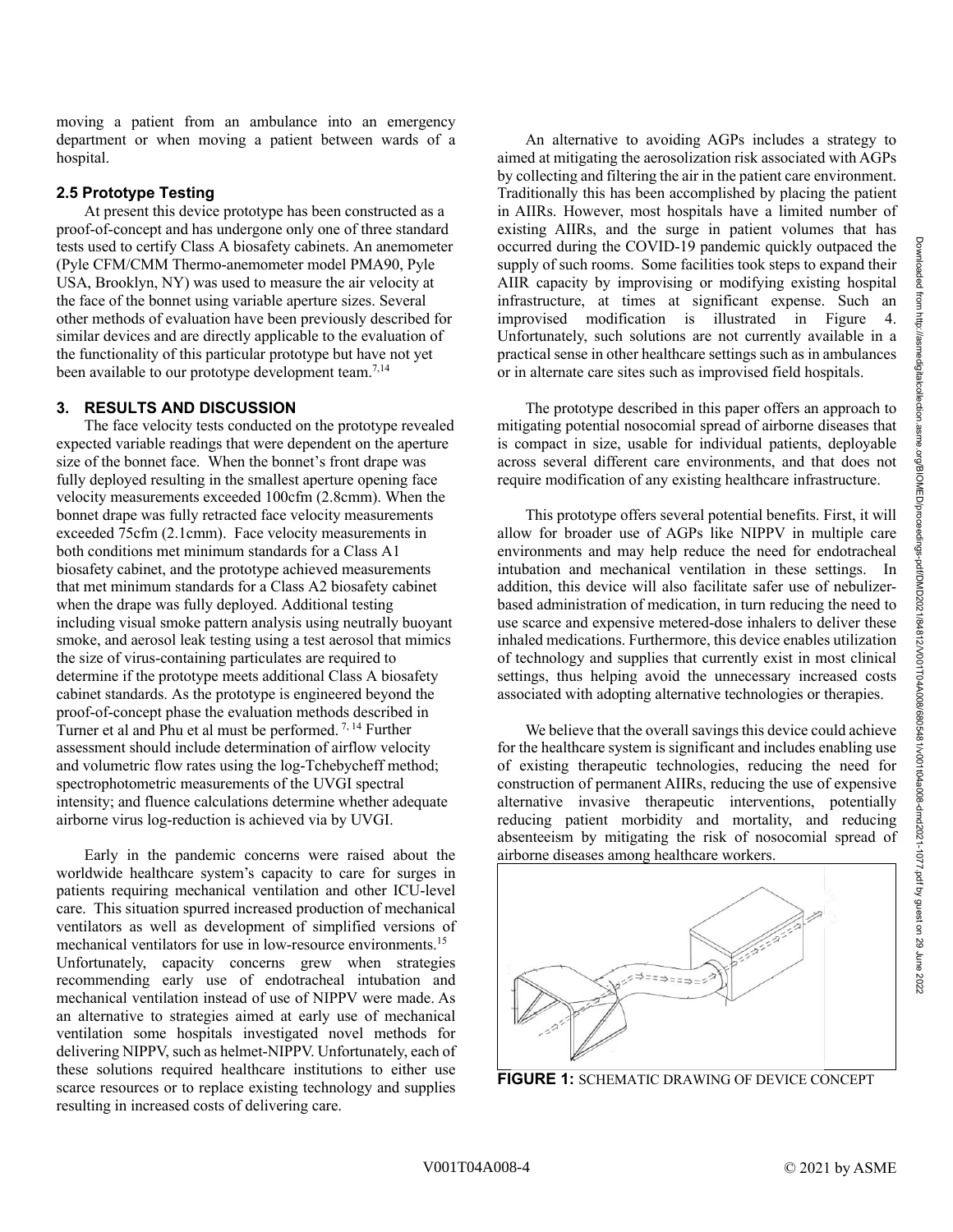

**FIGURE 2:** A) PROTOTYPE DEVICE B) PROTOTYPE DEPLOYED IN A TRADITIONAL EMERGENCY DEPARTMENT SETTING (*Photo credit: J Lyng, MD)*



**FIGURE 3:** PROTOTYPE DESIGN FEATURES: A) TRANSPARENT PATIENT HOOD IN FOLDED AND UNFOLDED STATE, B) HEPA FILTER, C) UVGI LAMP, D) FAN BOX AND FAN BOX WITH SYSTEM COMPONENTS FOLDED AND STORED. (*Photo credits: J Lyng, MD)*